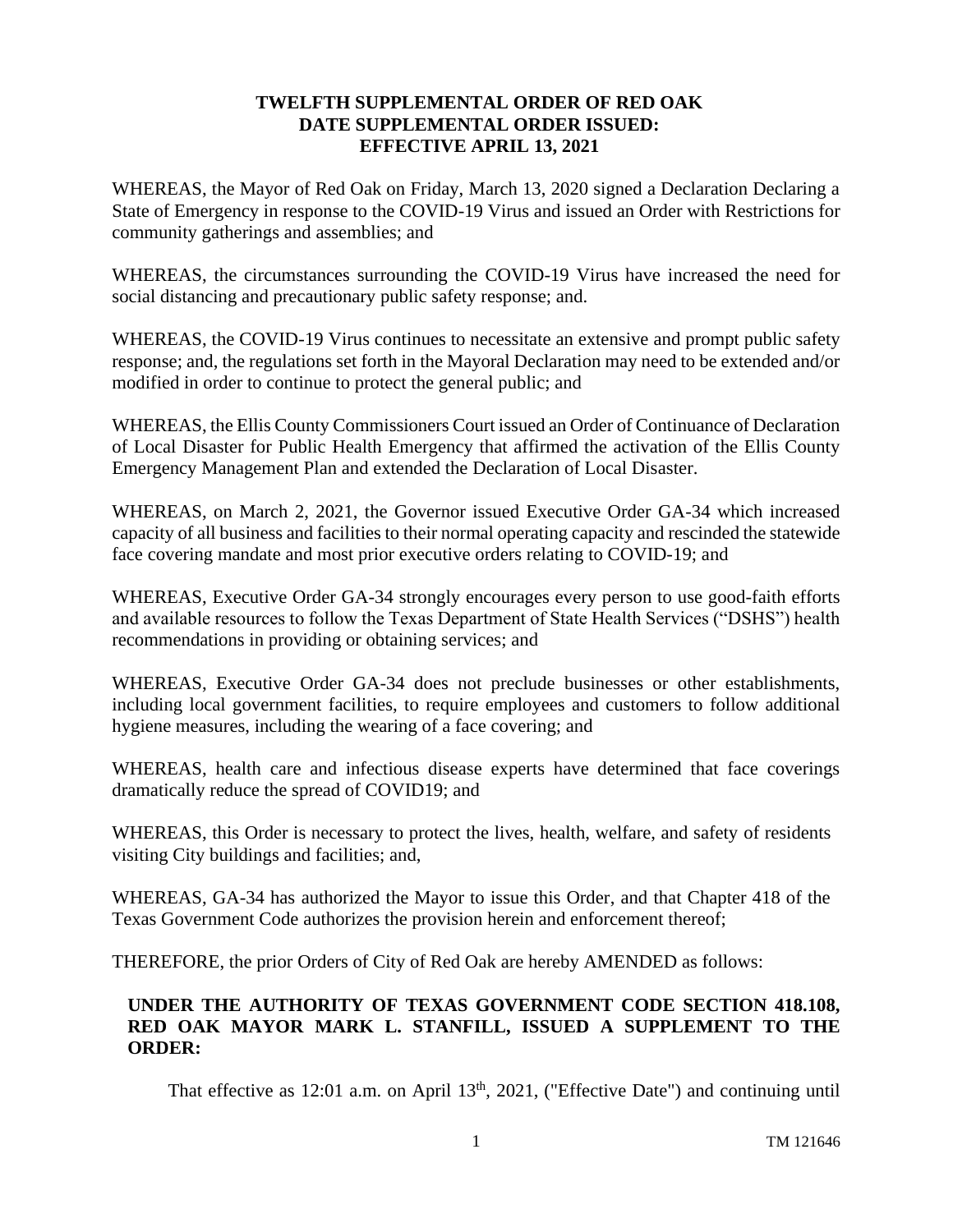11:59 p.m. on May 10, 2021, unless extended, modified, or terminated early by the City Council, the following is ordered:

A. All persons shall wear a face covering over their nose and mouth while visiting any city building or facility, provided, however that this face covering requirement does not apply to the following:

- 1. any person younger than ten (10) years of age;
- 2. any person with a medical condition or disability that prevents wearing a face covering;
- 3. any person while the person is consuming food or drink;
- 4. any person while the person is alone in their office;
- 5. any person while the person is giving a speech for a broadcast or to an audience.
- B. Outdoors Facilities
	- 1. Athletic Facilities, Passive Parks/Premises. All persons participating as a coach or athlete shall not be required to wear a face covering while actively engaged in athletic competition. All spectators shall maintain social distancing or actively wear a face covering. Team members and coach waiting to participate in competition shall be deemed spectators for enforcement of this order. A licensee of any athletic facility at municipal owned venue may operate the concession facility subject to facial coverings or social distancing.
	- 2. In all other outdoor facility or premises persons may use and participate without occupancy limits but self-maintain social distance or wear face coverings.

Local law enforcement and other local officials, as appropriate, can and should enforce this executive order, Executive Order GA-34 and GA-35 and other effective executive orders, as well as local restrictions that are consistent with this executive order and other effective executive orders. But no law enforcement or other official may arrest or confine in jail any person for a violation of this executive order or for related non-violent, nonfelony offenses that are predicated on a violation of this executive order.

Signs must be prominently posted at each city building or facility advising the public that a face covering is required within any municipality building or indoor facility.

Following a verbal or written warning for a first-time violator of this nonsocial distance or face covering requirement; and, any person not wearing a face covering shall be denied permission to enter any city building, facility, and any official with authority to enforce this executive order may act to enforce trespassing laws and remove such persons from the city building or facility if such person is violating this executive order.

## **This executive order hereby prohibits confinement in jail as a penalty for the violation of any face-covering.**

Please note that face coverings are a secondary strategy to other mitigation efforts. Face coverings are not a replacement for social distancing, frequent handwashing, and self-isolation when sick. It is recommended that all people follow CDC recommendations for how to wear and